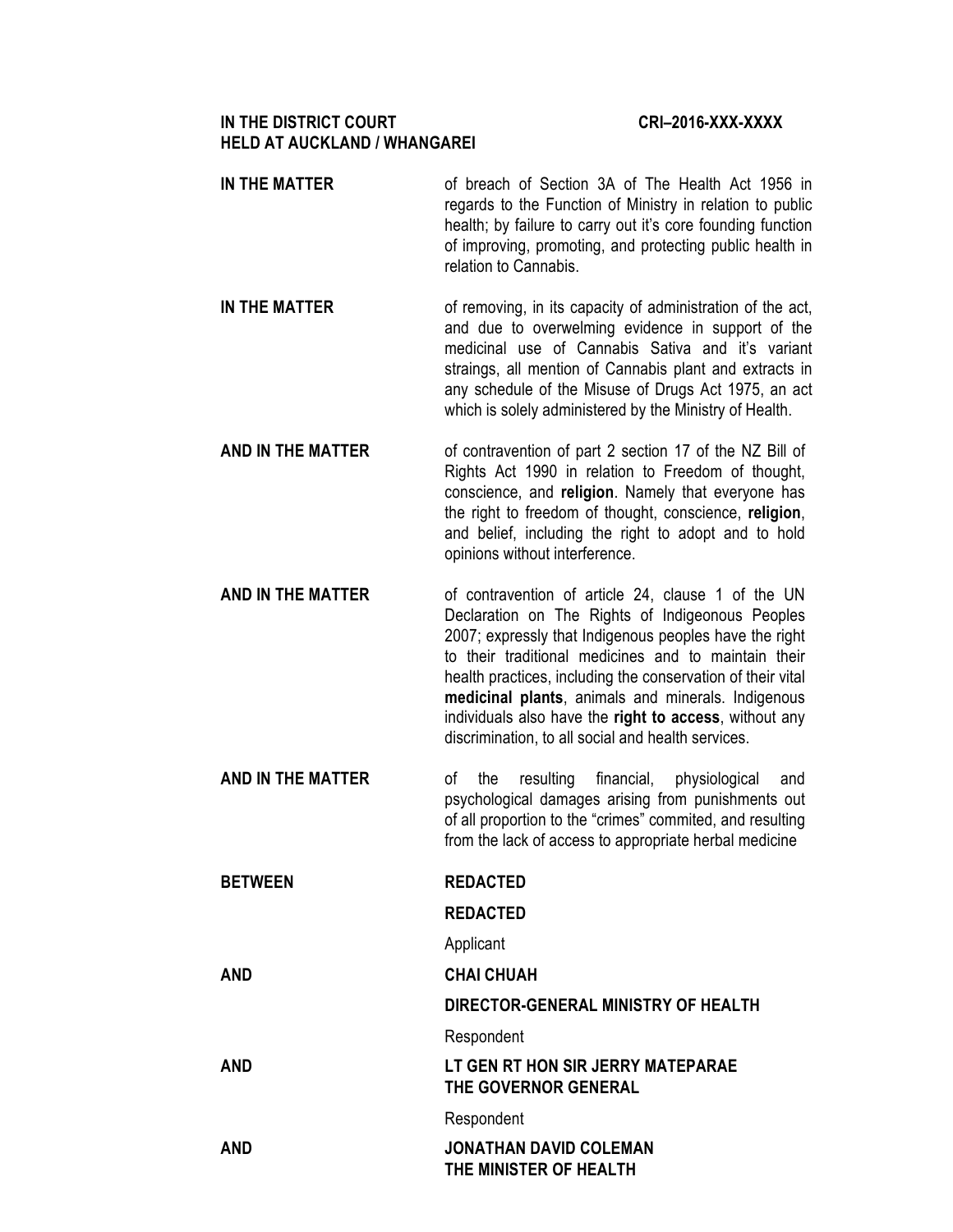# **AFFIDAVIT OF REDACTED IN SUPPORT OF THE PRIVATE PROSECUTION**

| <b>SWORN this</b> | June 2015 |
|-------------------|-----------|
| For hearing       | June 2015 |

Respondents contact details: chai\_chuah@moh.govt.nz j.coleman@ministers.govt.nz

# **SOLICITOR: COUNSEL: [REDACTED] REDACTED**

| Table of contents                                                                     |  |
|---------------------------------------------------------------------------------------|--|
|                                                                                       |  |
|                                                                                       |  |
| Expert Advisory Committee on Drugs give a high priority to its reconsideration of the |  |
|                                                                                       |  |
| Inquiry into the public health strategies related to cannabis use and the most        |  |
|                                                                                       |  |
| Cannabinoid action induces autophagy-mediated cell death through stimulation of ER    |  |
|                                                                                       |  |
| Cannabinoid action induces autophagy-mediated cell death through stimulation of ER    |  |
|                                                                                       |  |
|                                                                                       |  |
|                                                                                       |  |
| Minister Peter Dunne approves one-off use of Cannabidiol product 'Elixinol'4          |  |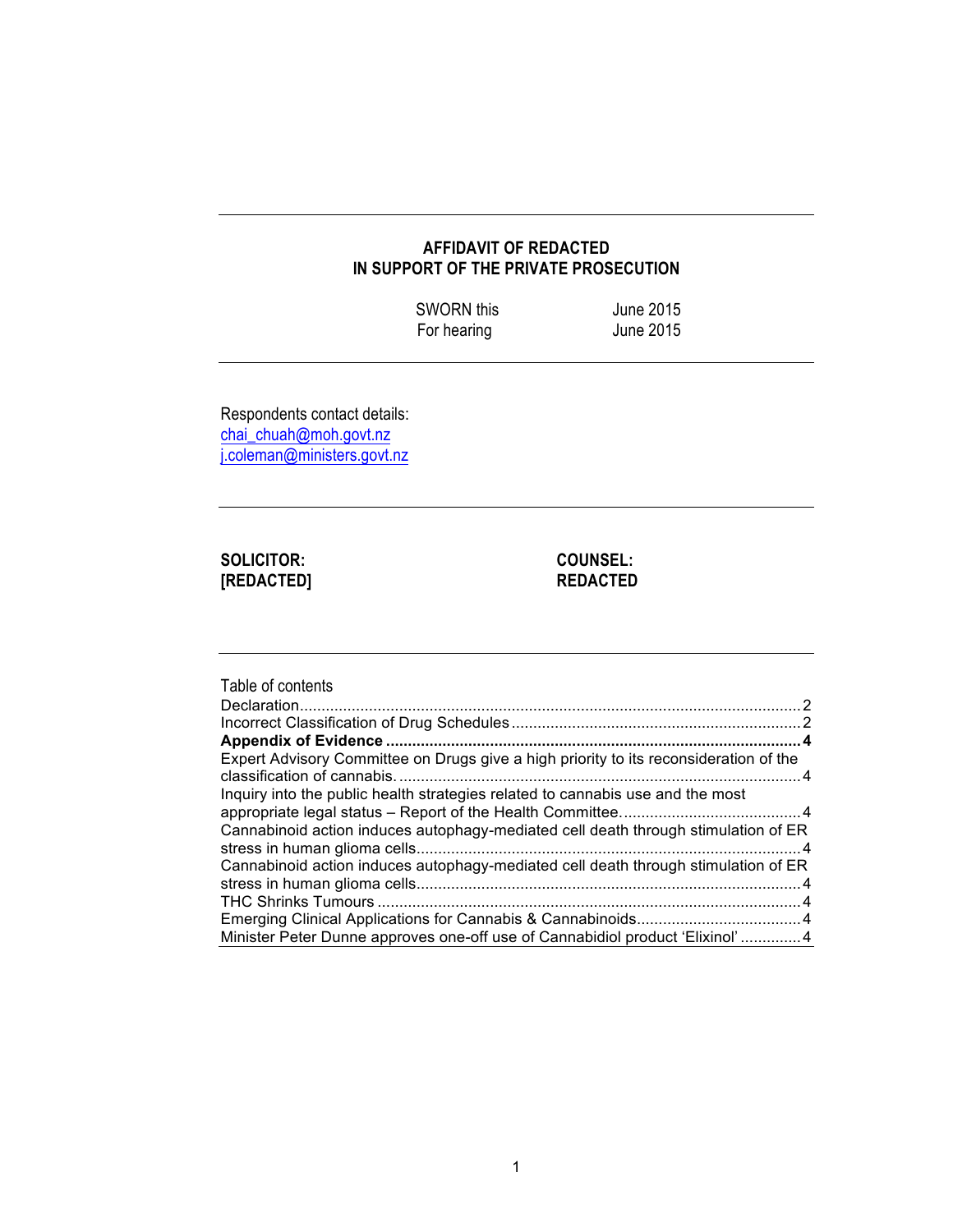## **Declaration**

# I, **REDACTED**, SWEAR as follows:

- 1. I am the applicant.
- 2. I live at **REDACTED**.
- 3. I am **REDACTED** years of age.

# **Incorrect Classification of Drug Schedules**

- 4. Recent scientific evidence has come to light that shows the plant and concentrated extracts of Cannabis Sativa, Cannabis Indica, and Cannabis Ruderalis, listed in schedules of the Misuse of Drugs Act 1975 do in fact have therapeutic value as medicines; and should therefore be removed from the act.
- 5. In relation to the plant Cannabis the contravention of the following UN Declaration: Indigenous peoples have the right to their traditional medicines and to maintain their health practices, including the conservation of their vital medicinal plants, animals and minerals. Indigenous individuals also have the right to access, without any discrimination, to all social and health services.
- 6. Right honorable Peter Dunne, member of parliament, recently gave his approval for the use of Cannabis Sativa whole plant extracts to be use for therapeutic use in the treatment of a severely epileptic patient in Wellington. This fact alone is entirely sufficient evidence for the immediate removal of cannabis sativa from the act.
- 7. Cannabis Sativa has been shown to reduce incidence of Glaucoma.
- 8. Cannabis Sativa has been shown to be effective in the treatment of multiple sclerosis, and inhibition of the following cancers: liver, lung, brain.
- 9. The endocannabinoid system is a group of neuromodulatory lipids and their receptors in the brain that are involved in a variety of physiological processes including appetite, pain-sensation, mood, and memory; it mediates the psychoactive effects of cannabis and, broadly speaking, includes: The endogenous arachidonate-based lipids, anandamide (Narachidonoylethanolamide, AEA) and 2-arachidonoylglycerol (2-AG); these are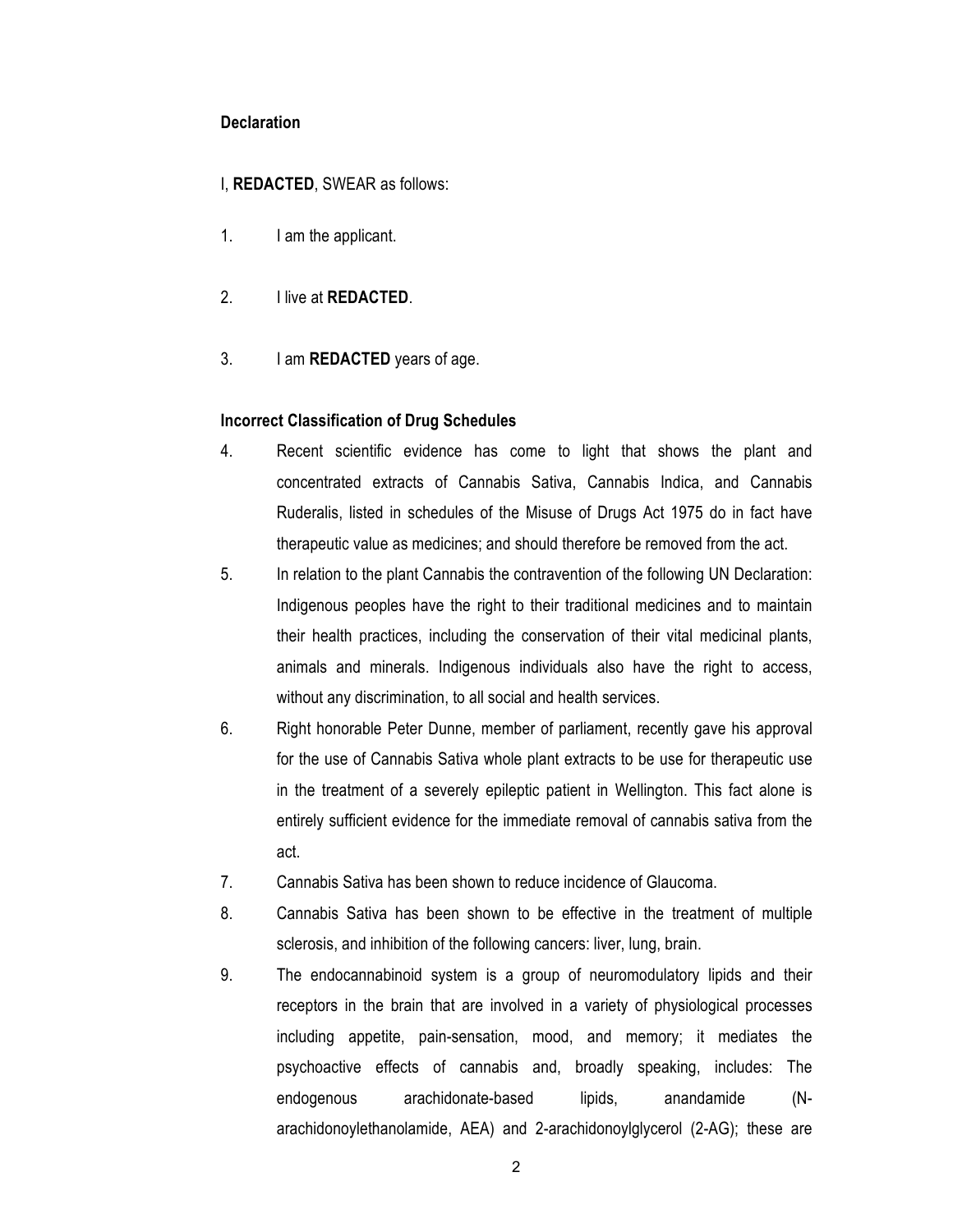known as "endocannabinoids" and are physiological ligands (electron pair donors) for the cannabinoid receptors; The enzymes that synthesize and degrade the endocannabinoids, such as fatty acid amide hydrolase or monoacylglycerol lipase; The cannabinoid receptors CB1 and CB2, two G protein-coupled receptors that are located in the central and peripheral nervous systems; The endocannabinoid system has been studied using genetic and pharmacological methods. These studies have revealed that cannabinoids act as neuromodulators for a variety of physiological processes, including motor learning, synaptic plasticity, appetite, and pain sensation.

10. I respectfully request that the Court considers my application for removal of Cannabis and it's extracts from all schedules of the Misuse of Drugs Act 1975, primarily for the purposes of conducting additional studies in preparation for application for legal sale via the Psychoactive Substances bill.

| SWORN at Auckland / Whangarei by |  |
|----------------------------------|--|
| <b>REDACTED</b>                  |  |
| this day of June 2015            |  |
| before me:                       |  |

A Barrister & Solicitor of the High Court of New Zealand Registrar/ Deputy Registrar Justice of the Peace